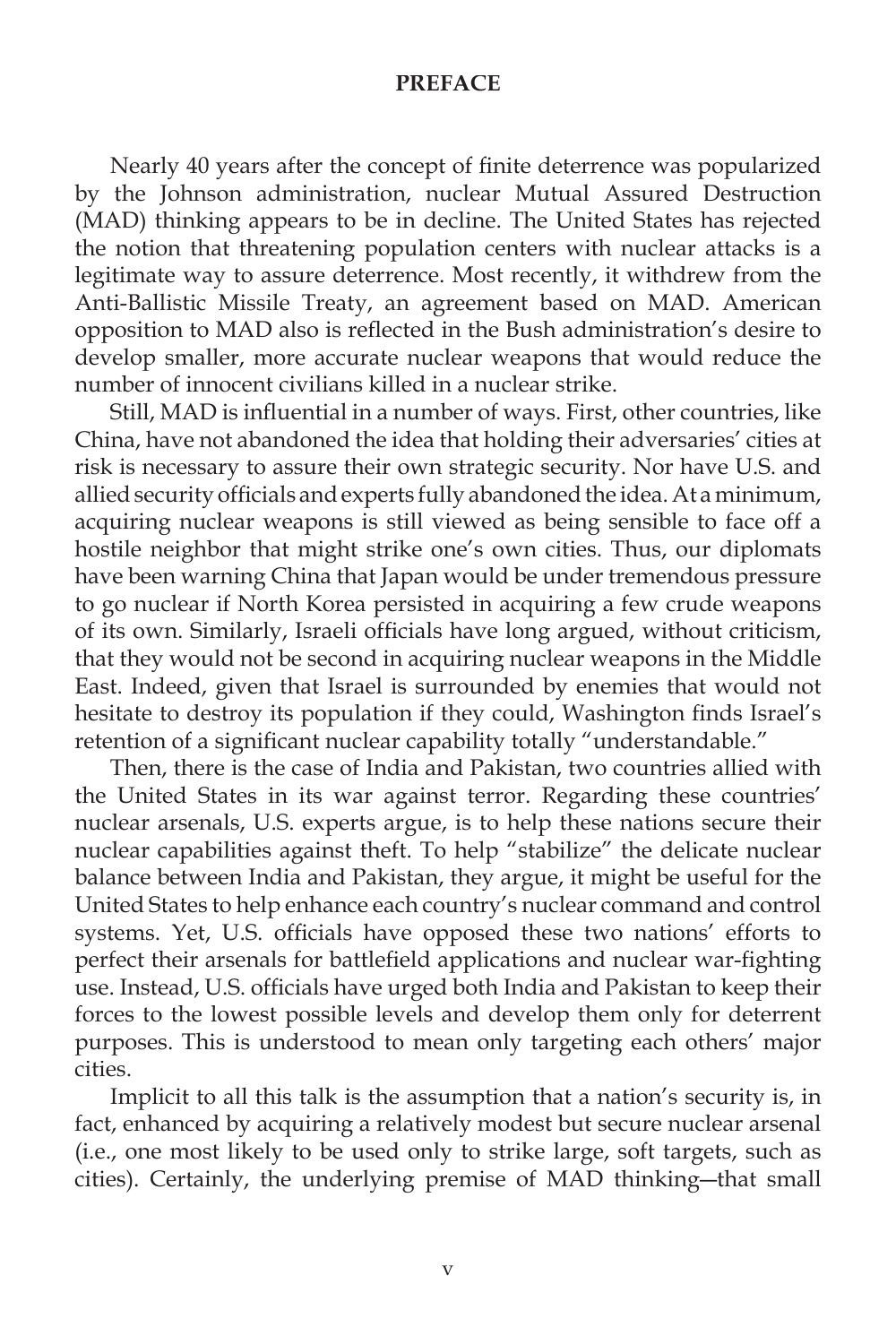nuclear states can deter aggression by large nuclear states―is still popular. Iraq, we are told, might have held America off in 1991 or 2001 had it actually possessed nuclear arms. Similarly, the contrast between U.S. and allied generosity toward North Korea and the harsh treatment doled out to Saddam is usually explained by referring to the likelihood of North Korea having nuclear weapons and of Iraq clearly not.

 Why should we care about such MAD-inspired notions? They make U.S. and allied efforts to prevent the spread of nuclear weapons much more difficult. If, as MAD thinking contends, nations can deter aggression by having the ability to successfully launch a nuclear attack against a significant number of innocent civilians, acquiring a nuclear arsenal will increasingly be seen as the best way for states to protect themselves. Aggravating this inclination is the relaxation of Cold War alliance constraints. Without the threat of global nuclear war and the guarantees of security from blocs of large powerful nations, traditional security alliances are weaker. As a result, the desire of nations to go their own way has increased. MAD thinking has only egged them on. As more and more nations become nuclear-ready or armed, our own leaders, finally, will want to downplay such developments insisting that a kind of mutually deterred peace among such nations is actually plausible.

 The link between MAD-inspired thinking and nuclear proliferation, though, does not stop here. MAD assumptions are also at the root of what has become a nuclear technology sharing prone reading of the Nuclear Nonproliferation Treaty (NPT). Because nuclear weapons can deter aggression, nations have a right to them. It follows that nations should be compensated for not exercising this right by giving them the freest possible access to nuclear technology under occasional nuclear inspections―i.e., access to all that nations need to come within weeks of acquiring a nuclear weapons arsenal of their own.

 It is this view of the NPT that President Bush's nuclear nonproliferation proposals of February 11, 2004, were intended to reverse. These proposals include freezing the export of controlled nuclear commodities to nations that have not renounced acquiring nuclear reprocessing and enrichment. Whether or not these proposals will succeed is still unclear. What will determine their fate, as much as any other factor, is whether or not the United States and its allies can convincingly repudiate the MAD assumptions that underlie the lax view of the NPT's constraints.

 The aim of this volume is to assure that our policymakers have the tools to do this. At the start of the NPEC's work on this book, a review of the literature concerning nuclear planning was conducted. It highlighted the dearth of historical publications on either the origins or the practice of